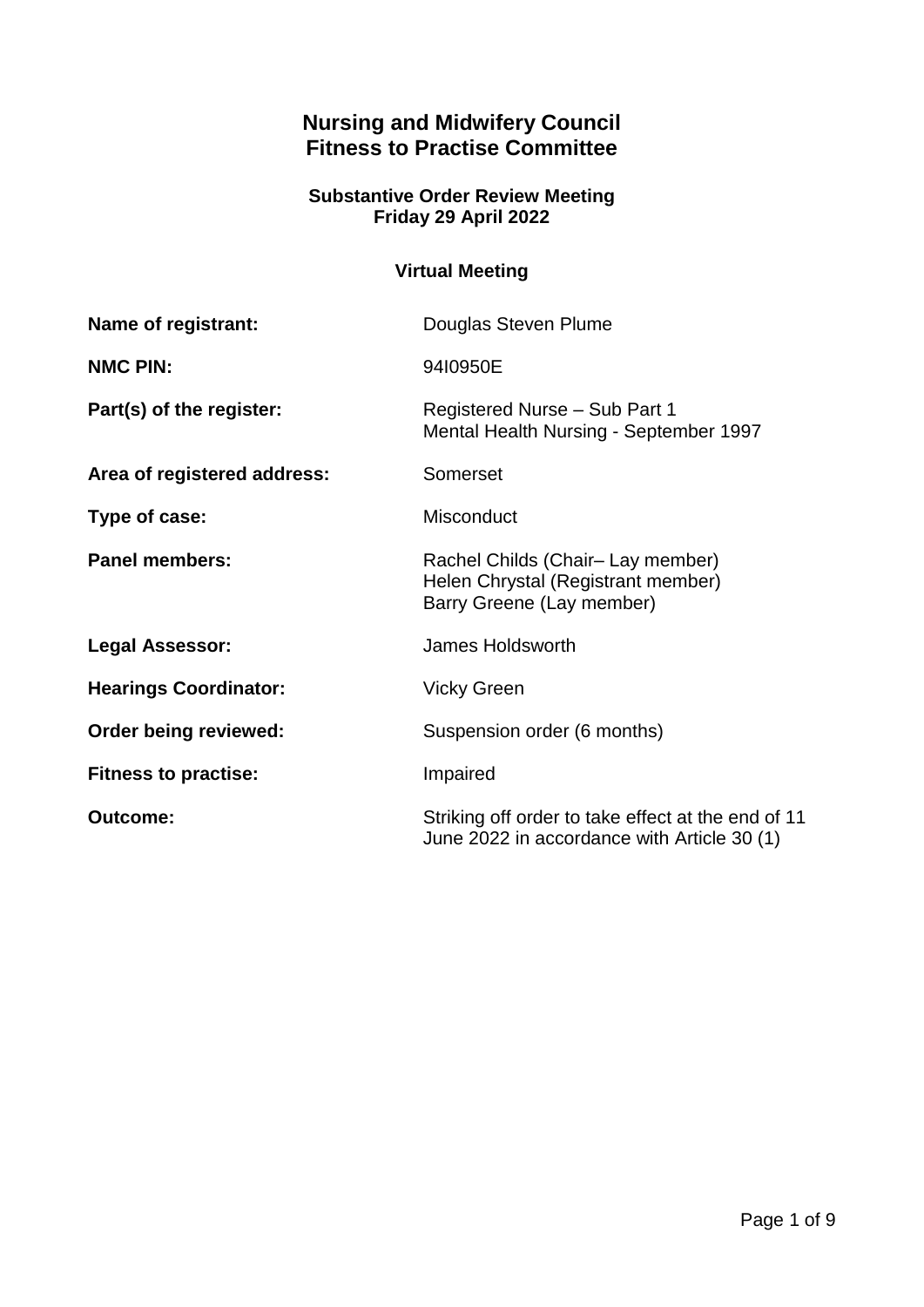### **Decision and reasons on service of Notice of Meeting**

In response to the current COVID-19 crisis, emergency changes were made to the Nursing and Midwifery Council (Fitness to Practise) Rules 2004, as amended (the Rules). The emergency changes allow for the Notice of Meeting (the Notice) to be sent by the Nursing and Midwifery Council (NMC) by email instead of by recorded delivery post. This email must be sent securely to a confirmed registered email address for the registrant and/or representative.

The panel noted at the start of this meeting that Mr Plume was not in attendance and that the Notice had been sent to his confirmed registered email address on 16 March 2022.

The panel took into account that the Notice provided details of the substantive order being reviewed and that the NMC proposed that this review would take place by way of a meeting. The panel noted that if Mr Plume did not request a hearing then a meeting will go ahead no sooner than 25 April 2022.

The panel accepted the advice of the legal assessor.

In the light of all of the information available, the panel was satisfied that Mr Plume has been served with notice of this hearing in accordance with the requirements of Rules 11A and 34. The panel noted that Mr Plume has not responded to the Notice and he has not requested that this review take place by way of a hearing.

#### **Decision and reasons on review of the substantive order**

The panel decided to replace the current suspension order with a striking off order. This order will come into effect at the end of 11 June 2022 in accordance with Article 30(1) of the 'Nursing and Midwifery Order 2001' (the Order).

This is the third review of a substantive conditions of practice order, originally imposed by a panel of the Fitness to Practise Committee on 13 May 2020, for a period of six months. This was reviewed on 19 October 2020 when a further conditions of practice order was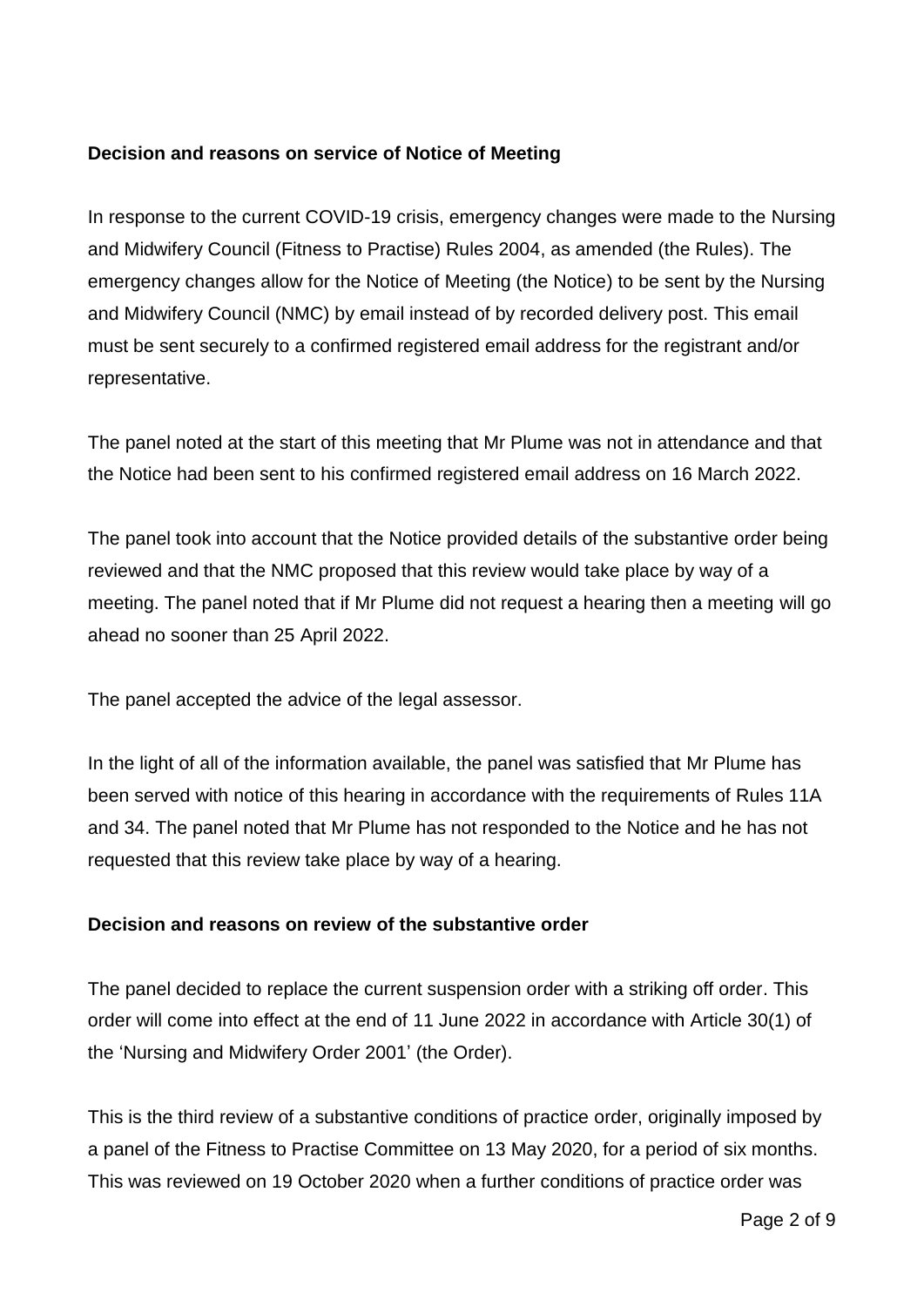placed for another 12 months. On 24 November 2021 the last reviewing panel decided to replace the conditions of practice order with a suspension order for a period of 6 months.

The current order is due to expire at the end of 11 June 2022.

The panel is reviewing the order pursuant to Article 30(1) of the Order.

The charges found proved, by way of admission, which resulted in the imposition of the substantive order were as follows:

*'That you, a registered nurse:*

- *1. In respect of Patient A:*
	- *a) On 3 September 2018 failed to administer Flixonase nasal spray or, in the alternative, failed to sign the MAR chart to record that Flixonase nasal spray had been administered;*
	- *b) On 24 September 2018 administered Pregabalin without a witness present*

*2. On 7 September 2018, in respect of Patient B:*

- *a) Failed to administer two 10mg Diazepam tablets;*
- *b) Recorded in the Drugs Liable to Misuse ('DLM') book that two doses of Diazepam had been administered;*
- *c) Failed to record the administration of Pregabalin in the DLM book.*

*3. On 12 October 2018, administered Patient C's medication to Patient D.*

*4. On 19 November 2018, administered Patient F's two 30mg Codeine Phosphate tablets to Patient E.'*

The last reviewing panel determined the following with regard to impairment:

*'The panel noted the only new information before it was contained in an email by the registrant to the NMC on the 1 November 2021 which stated:*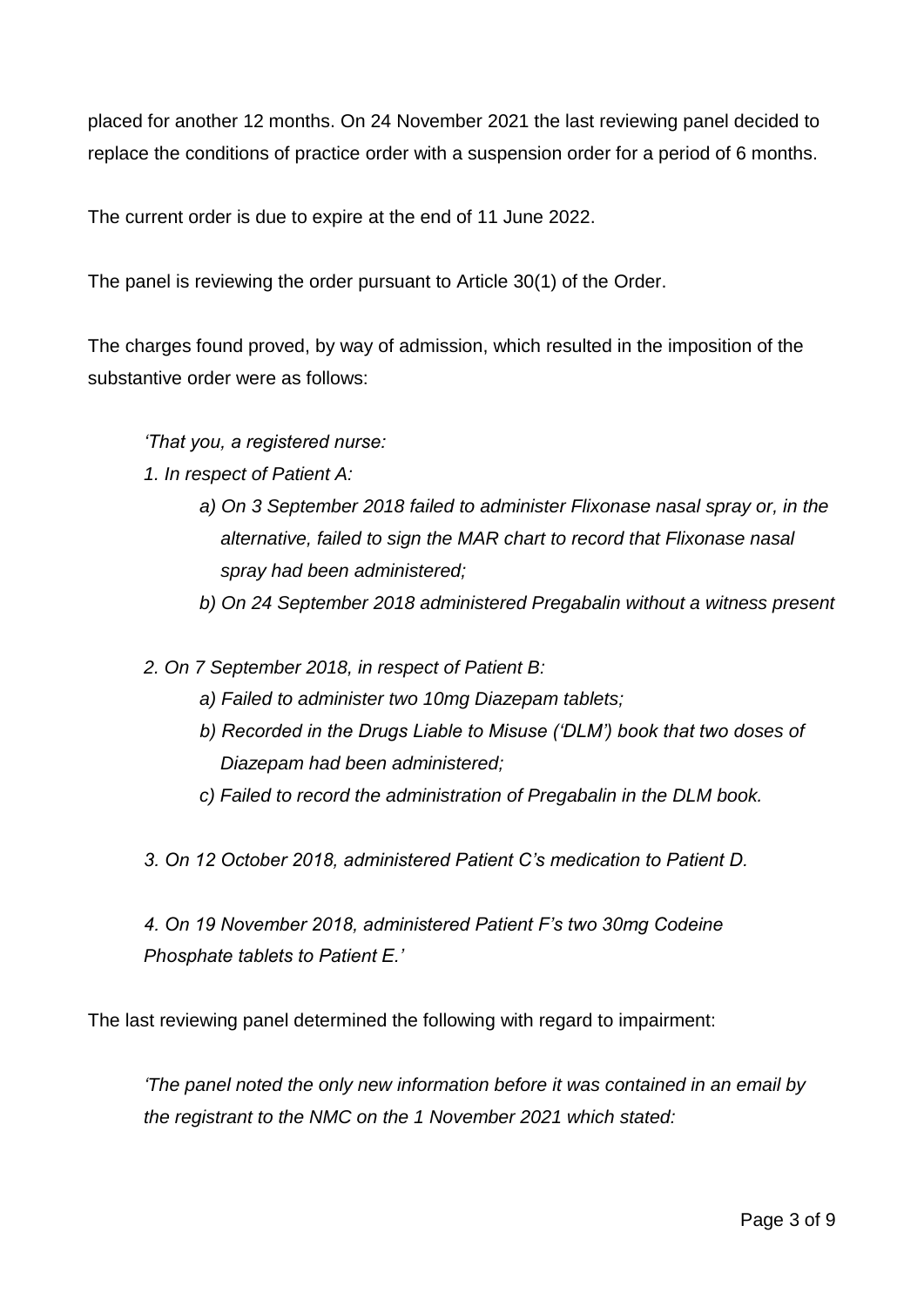*'I will not be attending this hearing. The reason being since this incident as I previously informed the NMC I have retired from Nursing and have little interest in ever returning to this career that involves listening to allegations from organisations that are so obviously dishonest…The profession I joined over 20 years ago is no longer one I wish to belong to… I would suggest you take me off the register as I previously suggested, so that you don't have to spend any more of the hard earned money my former Nurse colleagues pay to the NMC for this waste of time.'*

*The panel also noted that no steps have been taken by Mr Plume to demonstrate any further remediation or insight since the date of the substantive hearing. Mr Plume has not reassured the panel that he has developed any meaningful insight into the damaging impact which his actions and behaviour have had on public confidence in the profession. The panel further noted that there has been no compliance from Mr Plume with the conditions of practice nor the previous panel's suggestions.*

*The panel determined there remains an ongoing risk to the public and to public confidence in the profession and it concluded that Mr Plume's fitness to practise remains impaired by reason of his misconduct. The panel has borne in mind that its primary function is to protect patients and the wider public interest which includes maintaining confidence in the nursing profession and upholding proper standards of conduct and performance. The panel therefore determined that, in this case, a finding of current impairment on public protection and public interest grounds is required.'*

The last reviewing panel determined the following with regard to sanction:

*'Having considered this option carefully the panel determined that whilst it seems clear that Mr Plume has retired and wishes to leave the nursing profession, it remains unclear as to his plans for the future. For this reason, the above criteria could not be fully satisfied and the panel concluded that the option to allow the order to expire was therefore inappropriate.*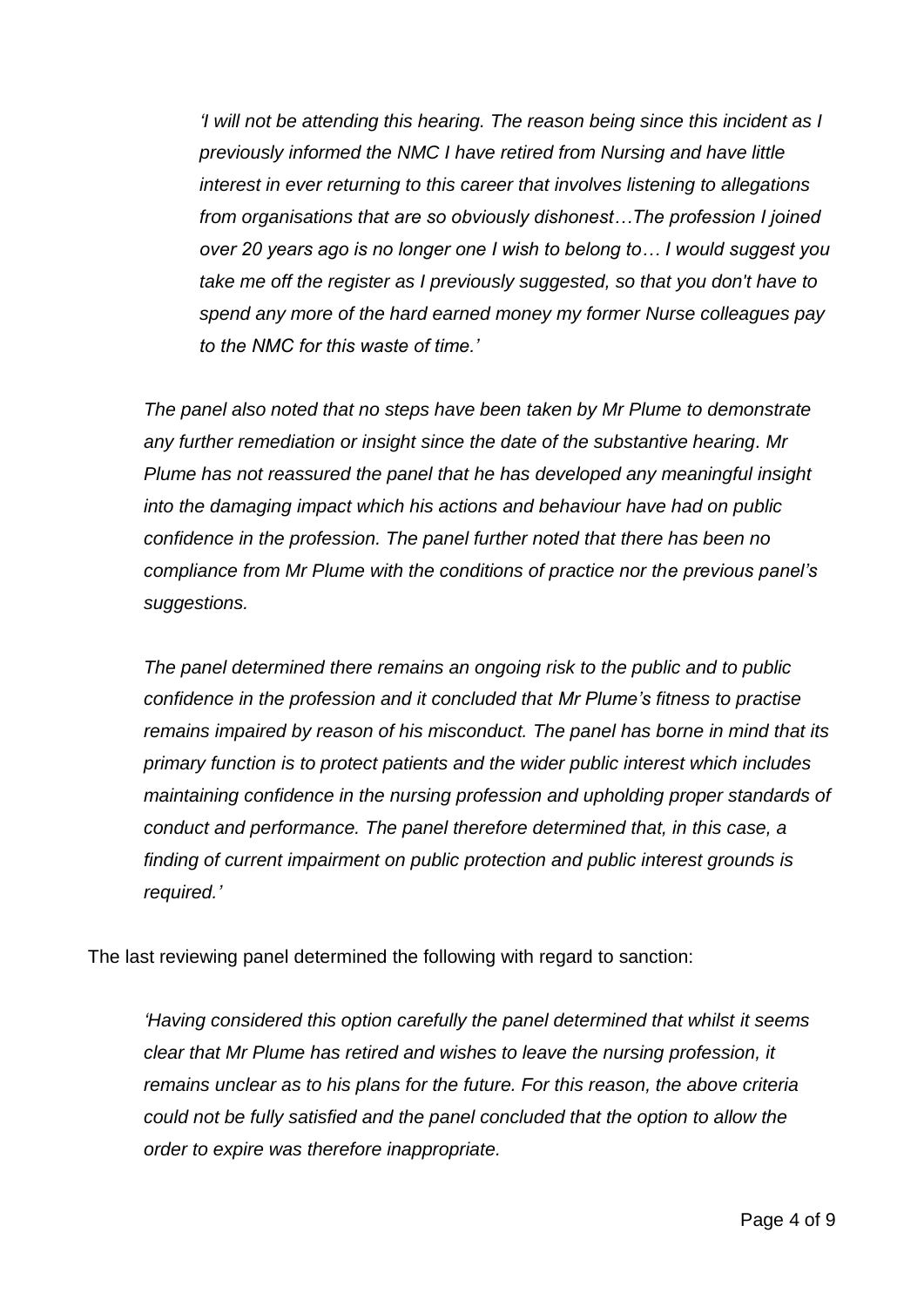*In the circumstances the panel have concluded that to take no action would be inappropriate in view of the seriousness of the case. The panel decided that such a course would not protect the public nor be in the public interest.*

*It then considered the imposition of a caution order but again determined that, due to the seriousness of the case, and the public protection issues identified, an order that does not restrict Mr Plume's practice would not be appropriate in the circumstances. The SG states that a caution order may be appropriate where 'the case is at the lower end of the spectrum of impaired fitness to practise and the panel wishes to mark that the behaviour was unacceptable and must not happen again.' The panel considered that Mr Plume's misconduct was not at the lower end of the spectrum and that a caution order would be inappropriate in view of the issues identified. The panel decided that a caution would not protect the public nor be in the public interest.*

*The panel next considered whether a conditions of practice on Mr Plume's registration would be a sufficient and appropriate response. The panel is mindful that any conditions imposed must be proportionate, measurable and workable. In addition, the panel took note of the fact that Mr Plume has failed to comply with any of the conditions in the existing or original condition of practice orders over the past 18 months and therefore it could have no confidence he will do so in future, particularly when considering his comment in the email dated on 1 November 2021. The panel bore in mind the seriousness of Mr Plume's misconduct and concluded that a conditions of practice order would not adequately protect the public nor the public interest. On this basis, the panel concluded that a conditions of practice order is no longer the appropriate order in this case.*

*The panel considered the imposition of a period of suspension. It was of the view that a suspension order would allow Mr Plume further time to fully reflect on his misconduct and will provide him with the opportunity to clearly articulate his plans beyond nursing. The panel concluded that a 6 month suspension order would be the appropriate and proportionate response and would afford Mr Plume adequate time to further develop his insight and engage with the NMC. The panel determined*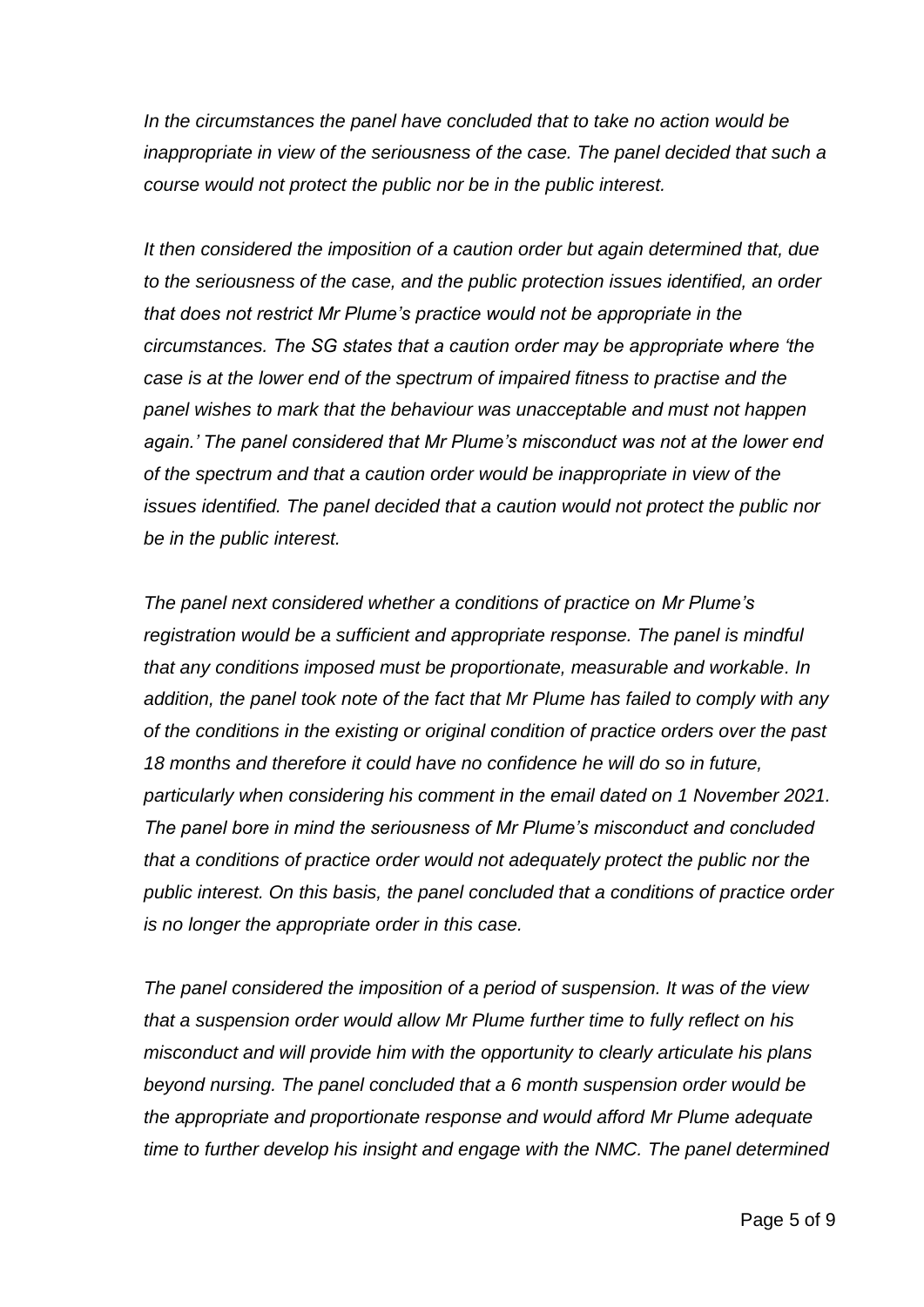*therefore that a suspension order is the appropriate sanction which would both protect the public and satisfy the wider public interest.* 

*The panel did consider a strike-off order but determined that at this stage this period of suspension will give Mr Plume the opportunity to meaningfully engage with the NMC.* 

*This suspension order will take effect upon the expiry of the current conditions of practice order, namely the end of 11 December 2021 in accordance with Article 30(1)* 

*Before the end of the period of suspension, another panel will review the order. At the review hearing the panel may revoke the order, or it may confirm the order, or it may replace the order with another order.'*

#### **Decision and reasons on current impairment**

The panel has considered carefully whether Mr Plume's fitness to practise remains impaired. Whilst there is no statutory definition of fitness to practise, the NMC has defined fitness to practise as a registrant's suitability to remain on the register without restriction. In considering this case, the panel has carried out a comprehensive review of the order in light of the current circumstances. Whilst it has noted the decision of the last panel, this panel has exercised its own judgement as to current impairment.

The panel has had regard to all of the documentation before it, including the NMC bundle.

The panel accepted the advice of the legal assessor.

In reaching its decision, the panel was mindful of the need to protect the public, maintain public confidence in the profession and to declare and uphold proper standards of conduct and performance.

The panel considered whether Mr Plume's fitness to practise remains impaired.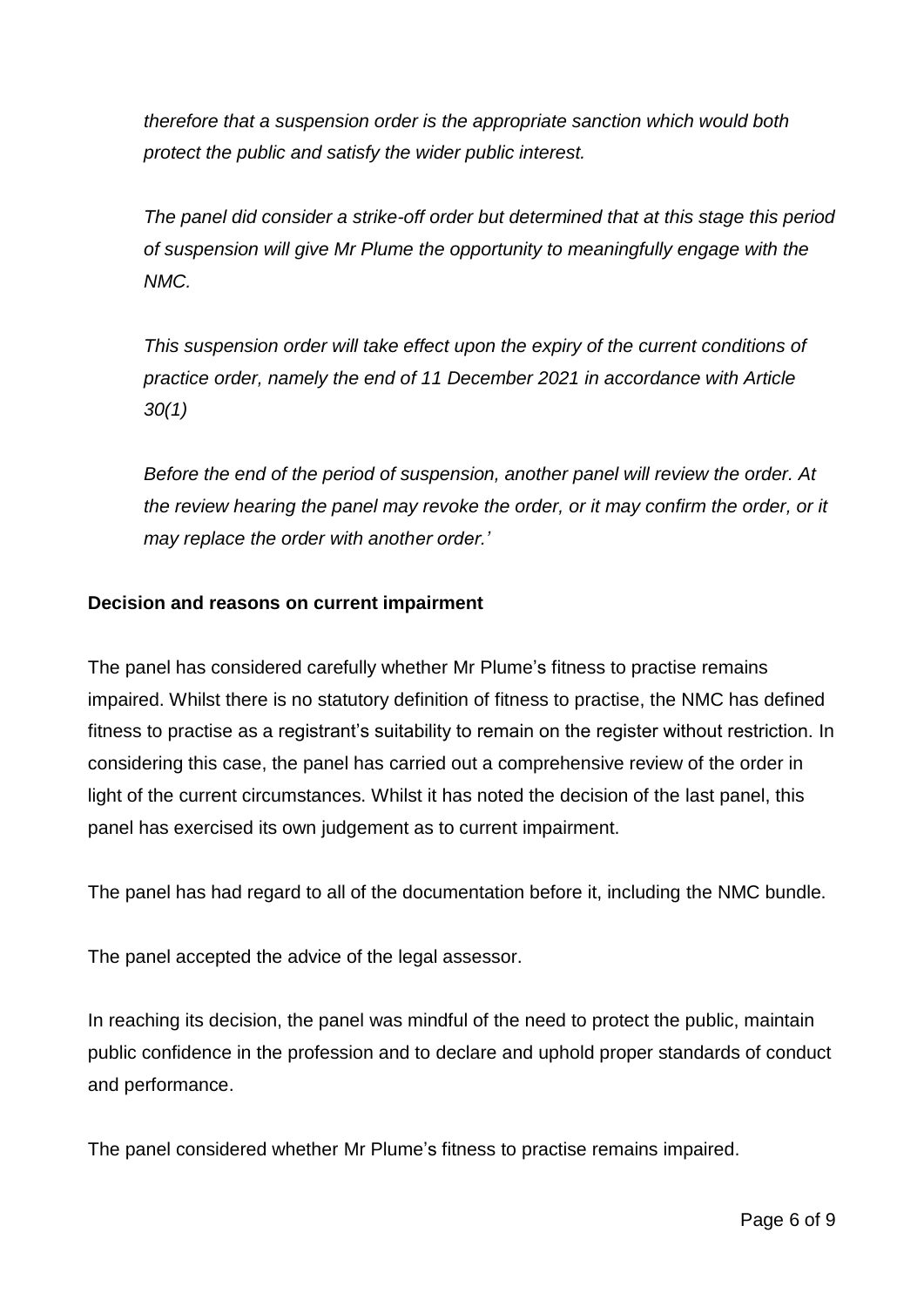The panel noted that the last contact from Mr Plume was on 1 November 2021 in which he stated the following in an email to the NMC:

*'I will not be attending this hearing. The reason being since this incident as I previously informed the NMC I have retired from Nursing and have little interest in ever returning to this career that involves listening to allegations from organisations that are so obviously dishonest…The profession I joined over 20 years ago is no longer one I wish to belong to… I would suggest you take me off the register as I previously suggested, so that you don't have to spend any more of the hard earned money my former Nurse colleagues pay to the NMC for this waste of time.'*

The panel was of the view that it has no evidence before it to suggest that Mr Plume had addressed the shortcomings in his practice or demonstrated any insight (other than his admissions to the charges and admission of impairment at the substantive hearing) into his misconduct. The panel was of the view that, given the lack of information and meaningful engagement from Mr Plume since the substantive hearing, the risk of repetition and consequent risk of harm to the public remains. The panel therefore decided that a finding of continuing impairment is necessary on the grounds of public protection.

The panel has borne in mind that its primary function is to protect patients and the wider public interest which includes maintaining confidence in the nursing profession and upholding proper standards of conduct and performance. The panel determined that, in this case, a finding of continuing impairment on public interest grounds is also required.

For these reasons, the panel finds that Mr Plume's fitness to practise remains impaired.

#### **Decision and reasons on sanction**

Having found Mr Plume's fitness to practise currently impaired, the panel then considered what, if any, sanction it should impose in this case. The panel noted that its powers are set out in Article 30 of the Order. The panel has also taken into account the 'NMC's Sanctions Guidance' (SG) and has borne in mind that the purpose of a sanction is not to be punitive, though any sanction imposed may have a punitive effect.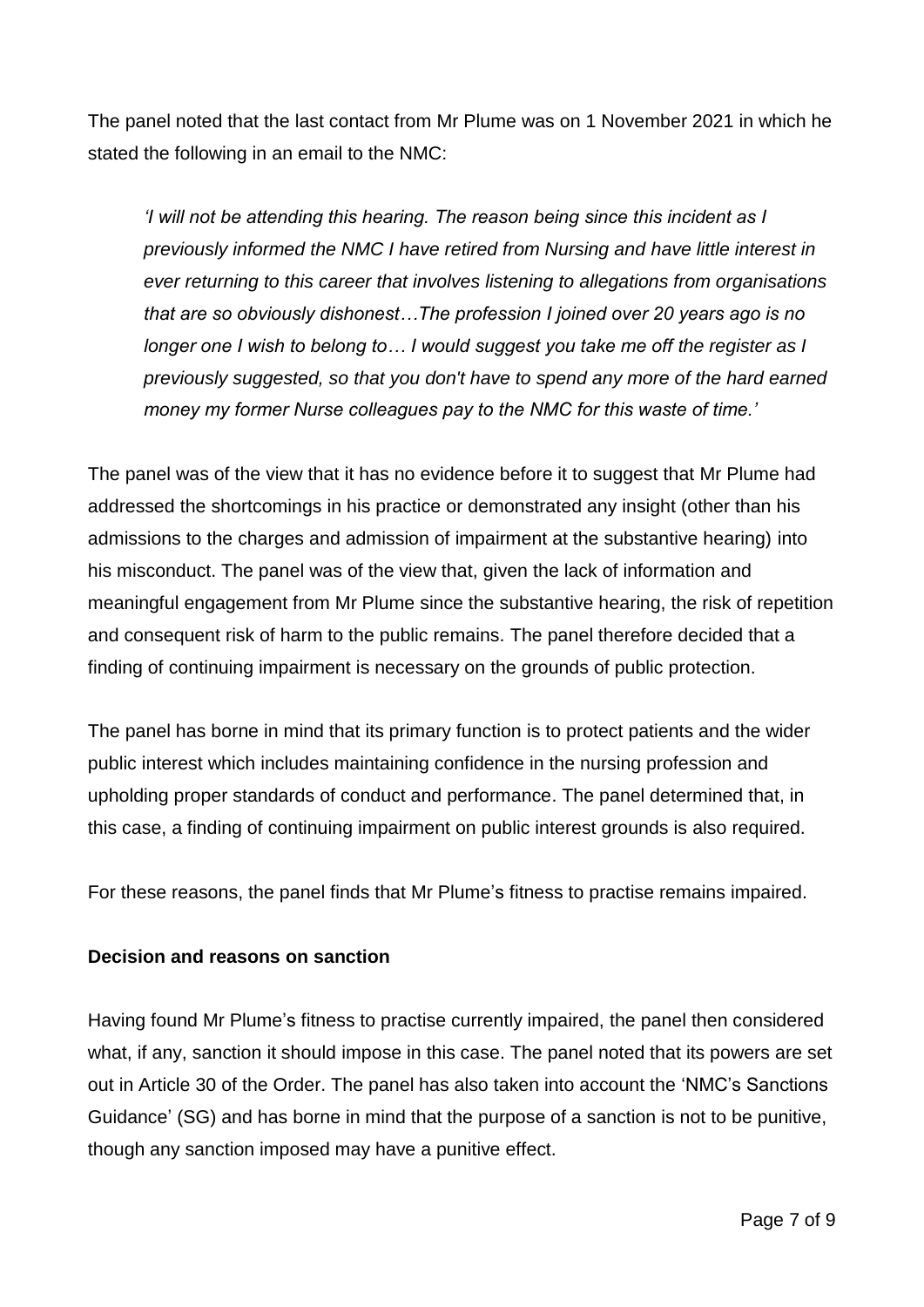The panel first considered whether to take no action. It noted that in the last communication from Mr Plume he stated that he did not wish to return to nursing practice. The panel had regard to the NMC guidance on *'Allowing orders to expire when a nurse of midwife's registration will lapse'* and noted that whilst Mr Plume's registration is only active because of the suspension order, in view of Mr Plume's lack of engagement, it was not satisfied that he would not return to practice if the order lapsed. The panel therefore determined that allowing the order to lapse would not protect the public. The panel also decided that it would be neither proportionate nor in the public interest to take no further action.

It then considered the imposition of a caution order but again determined that, due to the clinical concerns and consequent public protection issues identified, an order that does not restrict Mr Plume's practice would not be appropriate in the circumstances. The SG states that a caution order may be appropriate where *'the case is at the lower end of the spectrum of impaired fitness to practise and the panel wishes to mark that the behaviour was unacceptable and must not happen again.'* The panel considered that Mr Plume's misconduct was not at the lower end of the spectrum and that a caution order would be inappropriate in view of the issues identified. The panel decided that it would be neither proportionate nor in the public interest to impose a caution order.

The panel next considered whether a conditions of practice order on Mr Plume's registration would be a sufficient and appropriate response. The panel is mindful that any conditions imposed must be proportionate, measurable and workable. The panel was of the view that clinical errors can usually be addressed by a conditions of practice order, however, in view of Mr Plumes lack of meaningful engagement and failure to comply with two previous conditions of practice order, it concluded that a conditions of practice order would not be workable and would not adequately protect the public or satisfy the public interest.

The panel gave careful consideration to imposing a further suspension order. The panel noted that Mr Plume has not taken the opportunity offered by the previous suspension order to re-engage with the NMC. It had no evidence before it of developing insight into his misconduct. The panel was of the view that considerable evidence would be required to show that Mr Plume no longer posed a risk to the public. The panel determined that a